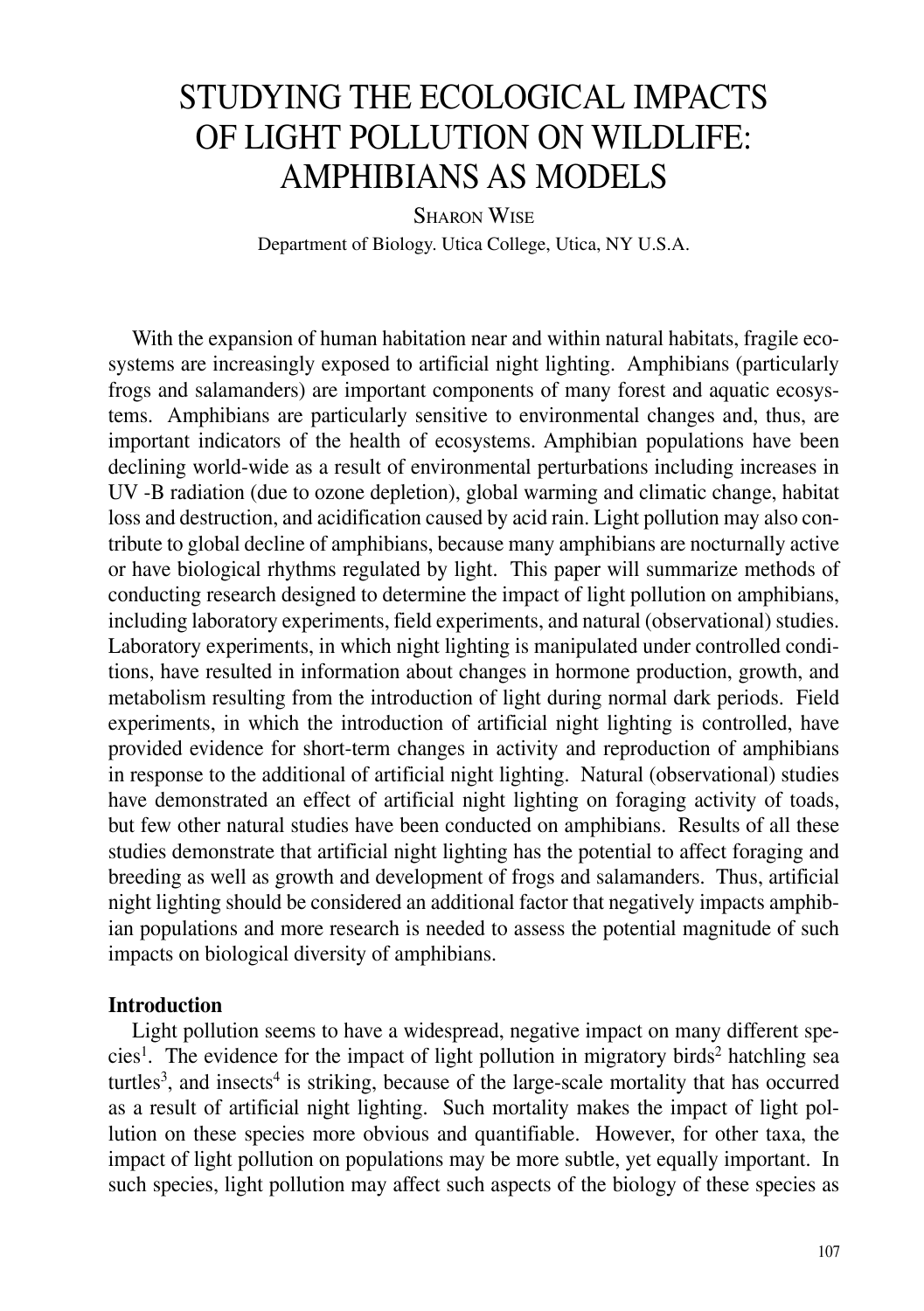physiology (e.g. growth and metabolism) and behavior (e.g. reproduction and foraging activity) causing stress that negatively affects populations exposed to this environmental pollutant.

Amphibians, including frogs and salamanders (very little is known about the basic light-relevant ecology of caecilians), are good models for examining the impact of light pollution on wildlife for several reasons. First, many species are nocturnally active, such that reproduction and activity primarily occur during dark periods. Secondly, amphibian species are widespread, abundant, and important components of terrestrial and aquatic ecosystems as both predators and prey. For example, the redback salamander, *Plethodon cinereus*, is a major predator of invertebrates in the forest of Eastern North America.5 In some areas, the total biomass of these salamanders is higher than for any other vertebrate species.<sup>6</sup> Third, many amphibians are sensitive to changes in habitat<sup>7</sup> and thus are considered indicator species, such that amphibian populations are often among the first to show declines in degrading habitats. $8.9^{\circ}$  Finally, amphibians are undergoing global decline for a variety of reasons including habitat loss, ultraviolet radiation (UV-B), acid rain, water pollution, exploitation, climate change, and infection (e.g. fungal disease, chytridiomycosis)<sup>7,10</sup>. However, a combination of these factors, or other "enigmatic factors" (sensu Stuart et al.<sup>10</sup>), may be the cause of population declines in some species<sup>7,10</sup>.

Light pollution is a potential stressor that may exacerbate declines in populations of amphibians. Light pollution increases ambient illumination, disrupts photoperiod, and changes spectral properties of night light that may affect the physiology, behavior, ecology, and evolution of frog<sup>11</sup> and salamander<sup>12</sup> populations. Unfortunately, only a few researchers have directly examined the effects of light pollution on amphibians. The focus of this paper is to (1) discuss ways in which the impact of light pollution can be studied and monitored in amphibians, especially when direct mortality is not a likely outcome; and (2) provide examples from the literature and unpublished studies of the results obtained from these types of studies.

I advocate a multilevel, or multidisciplinary, approach when studying the impacts of light pollution. This approach should include both laboratory and field experiments, as well as natural (observational) studies. Each methodological approach has its benefits and limitations<sup>13</sup>, such that a combined approach will allow us to understand 1) the mechanisms by which light pollution affects species, and 2) the overall effect on populations. Laboratory experiments are conducted using controlled environmental conditions in the laboratory in which only the ambient illumination is manipulated between control (dark conditions) and experimental treatments (lighted conditions), while all other environmental factors such as temperature, food, and humidity can be kept constant between treatments. However, laboratory experiments lack the realism of the natural world<sup>13</sup> (Fig. 1), and may only provide information about the potential effects of the variable on natural populations and specific effects of light at night on the physiology or behavior of the study organism. In field experiments, the ambient illumination in lighted treatments, but not in unlighted control treatments, can be controlled by the researcher; whereas other environmental factors are allowed to vary naturally. However, field experiments lack the very high level of control that is characteristic of laboratory experiments because the organisms are also exposed to variable environmental conditions. The benefit of field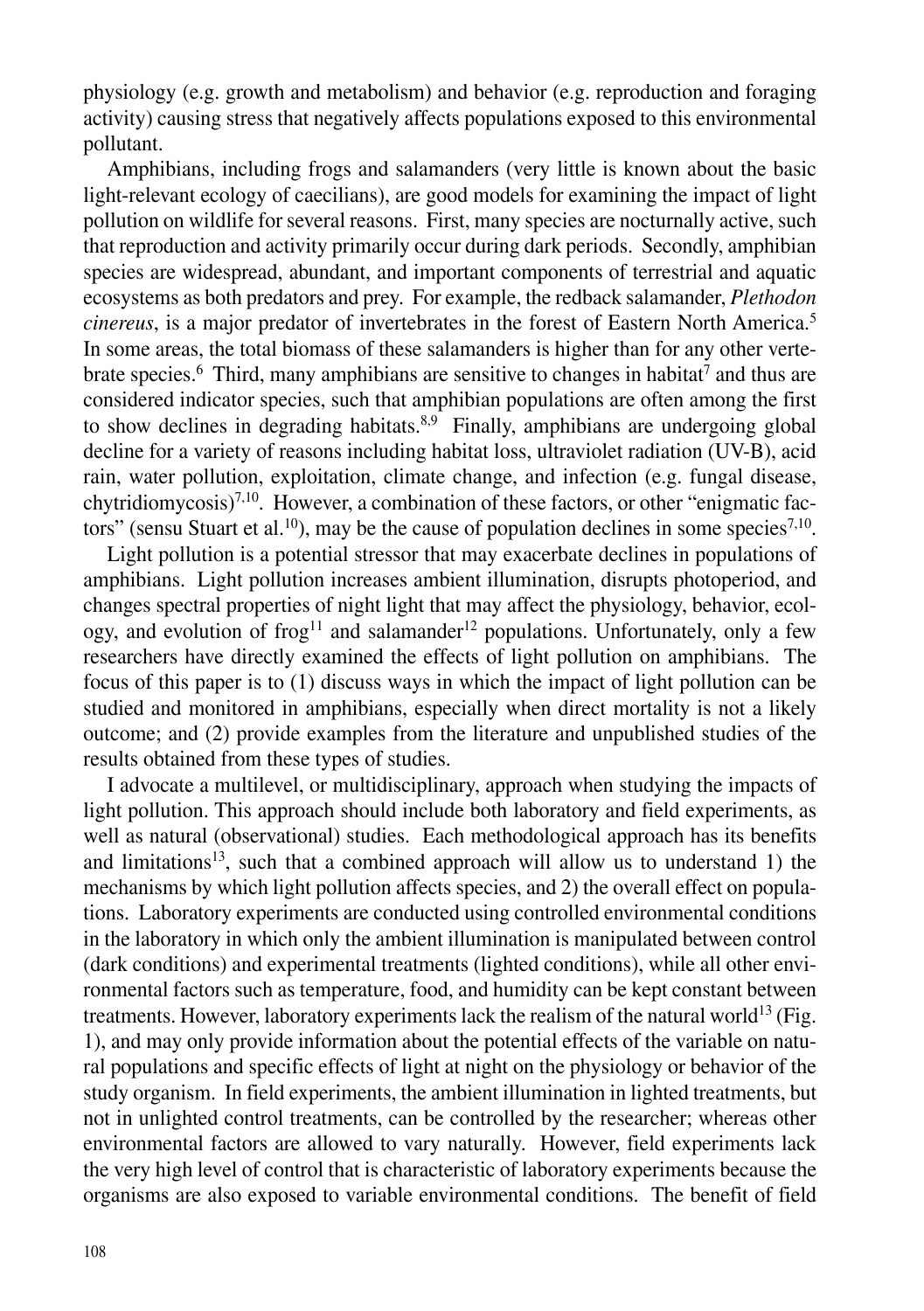experiments over laboratory experiments is that the results are more representative of the effects of night lighting under natural con $ditions<sup>13</sup>$  (Fig. 1). Natural (observational) studies are conducted using existing sites that differ in light levels (e.g. naturally dark habitats and artificially lighted habitats). There is no control over ambient illumination or other environmental factors by the researcher (the researcher can only measure existing levels). Thus, in natural studies, there is very little control over the variable of interest or other environmental factors, but the results are much more



*Figure 1.* A multi-level approach to studying the ecological effects of artificial night lighting on wildlife. Methodologies include laboratory experiments, field experiments, and natural studies. For each type of design, there is a trade-off in control over variables (in red or darker shade if grayscale) and the realism of the results, i.e. how likely these results would occur in nature (in blue or lighter shade if grayscale). Laboratory experiments provide a high level of control to determine the physiological and behavioral effects of night lighting, but there is very little realism. Field experiments provide less control (medium/low amount); light levels can still be manipulated, but other environmental factors may increase the variability of the results. Field experiments provide more realistic results. Natural studies use existing levels of light in the natural habitat; thus, there is very little control over the system. However, these studies provide realistic evidence of the effect of light in natural habitats. Theoretical concept modified from Diamond<sup>13</sup>.

likely to reflect what is occurring under field conditions<sup>13</sup>. (Fig. 1).

Using a multi-level, combined approach involving all three types of studies will allow us to understand 1) the mechanisms by which artificial night lighting affects organisms (e.g. the cellular, physiological, and behavioral effects of light on organisms) and 2) the overall effect of artificial light at night on population size and structure. Laboratory experiments examining cellular physiology, including cell division, cellular function, and periodicity (i.e. melatonin production and the natural rhythms of cells) will allow us to understand the effect of light at the most fundamental level of the organism. Laboratory and field experiments, using controlled conditions, and natural studies can be used to examine the effects of light at night on systems physiology, such as hormonal and metabolic changes as the result of artificial light and the effects on growth and reproductive development (i.e. day length has a widespread effect on timing of gonadal maturation in a wide variety of organisms<sup>14</sup>). Additionally, these methodologies can be used to determine the effect of lights at night on behavior, such as activity patterns, aggression, foraging, and reproduction, and ecology such as population distribution (e.g. avoidance of or attraction to light), population size, and species interactions (e.g. competition and predation). In this paper, I will provide examples of laboratory experiments, field experiments, and natural studies for both frogs and salamanders when possible. The examples I have included in this paper are provided as generalizations of the types of research done at each level, and are not meant to be a comprehensive review of the field. For a comprehensive review of the effects of light pollution on amphibians see review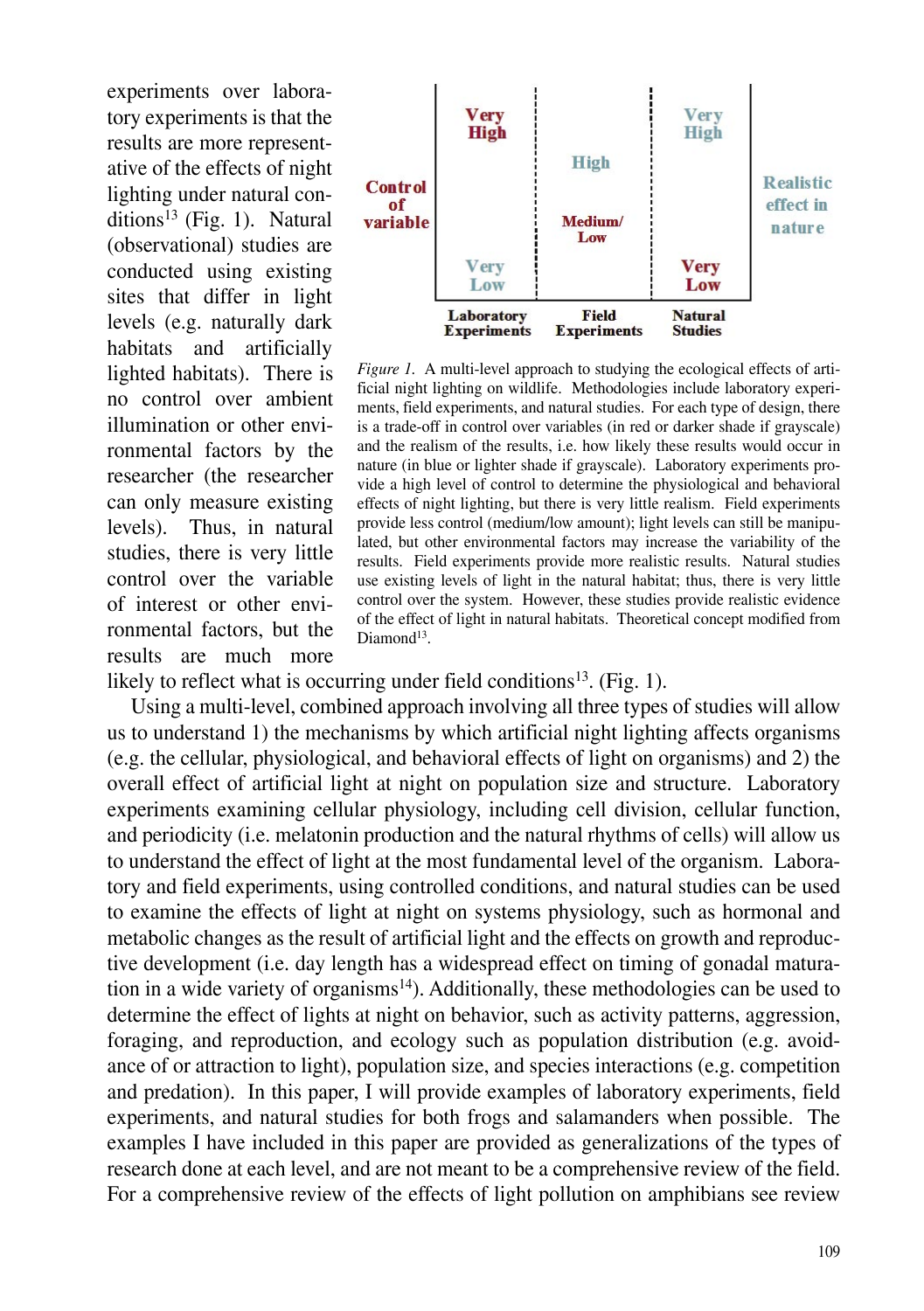of frogs by Buchanan<sup>11</sup> and salamanders by Wise and Buchanan<sup>12</sup>. For each example, I will explain the methods used to examine the impact of light at night, the variables that were measured, the results, and the implications for the impact of artificial light at night for amphibians.

### **Laboratory Experiments**

Most laboratory experiments examining the effects of light on physiology and behavior of amphibians were conducted to determine the extent to which light acted as an environmental cue for circadian or seasonal changes in hormone levels, growth, metabolism, and reproduction (reviewed by Buchanan<sup>11</sup> and Wise and Buchanan<sup>12</sup>). Researchers often examined such effects by exposing animals to constant light, constant dark, or varying photoperiods. These researchers often did not report detailed information about the spectral properties or illuminations used during these studies $11,12$ . These experiments are simple in that the intensity of light at night is not varied (and in many studies light intensities at night were the same as those used during daylight hours), but the number of hours per day these amphibians are exposed to light is varied. Varying the intensity of light at night to levels similar to those produced by artificial night lighting (directly or from sky glow), will allow for extrapolation to a variety of potential artificial lighting conditions. Regardless, these earlier experiments have provided information about the impact of light at night on the physiology and behavior of frogs and salamanders. Currently researchers are investigating directly the effect of artificial night lighting on physiology and behavior, and include more sophisticated measurements of light intensity and spectral characteristics of light, as well as treatments that vary light intensities. Such experiments are important in determining the direct impact of artificial night lighting on physiology and behavior in controlled conditions. The results of these experiments provide predictions for the effects we might see in natural habitats, where controlled conditions are not possible to create and causal factors may be more difficult to determine.

Gern et al.<sup>15</sup> performed a representative physiological experiment examining the impact of light (and temperature, another important environmental cue for amphibians) on the concentration of plasma melatonin in neotenic tiger salamanders (*Ambystoma tigrinum*). Melatonin is a master hormone that is regulated by photoperiod (production occurs during dark periods and is inhibited by light<sup>16</sup>. As part of a larger study, Gern et



*Figure 2.* Tadpoles of the same age exposed to different nocturnal illuminations. The tadpole in A, from the darkest lighting treatment, is metamorphosing. The tadpole in B still retains the larval body form and is not yet ready to metamorphose.

al. examined the effect of continuous light or a 12L:12D photoperiod (lighted during the day and complete darkness at night) on plasma melatonin concentrations. They found higher plasma melatonin concentrations during the dark cycle of the 12L:12D photoperiod than during the daylight period, but when in constant light, there was no difference in melatonin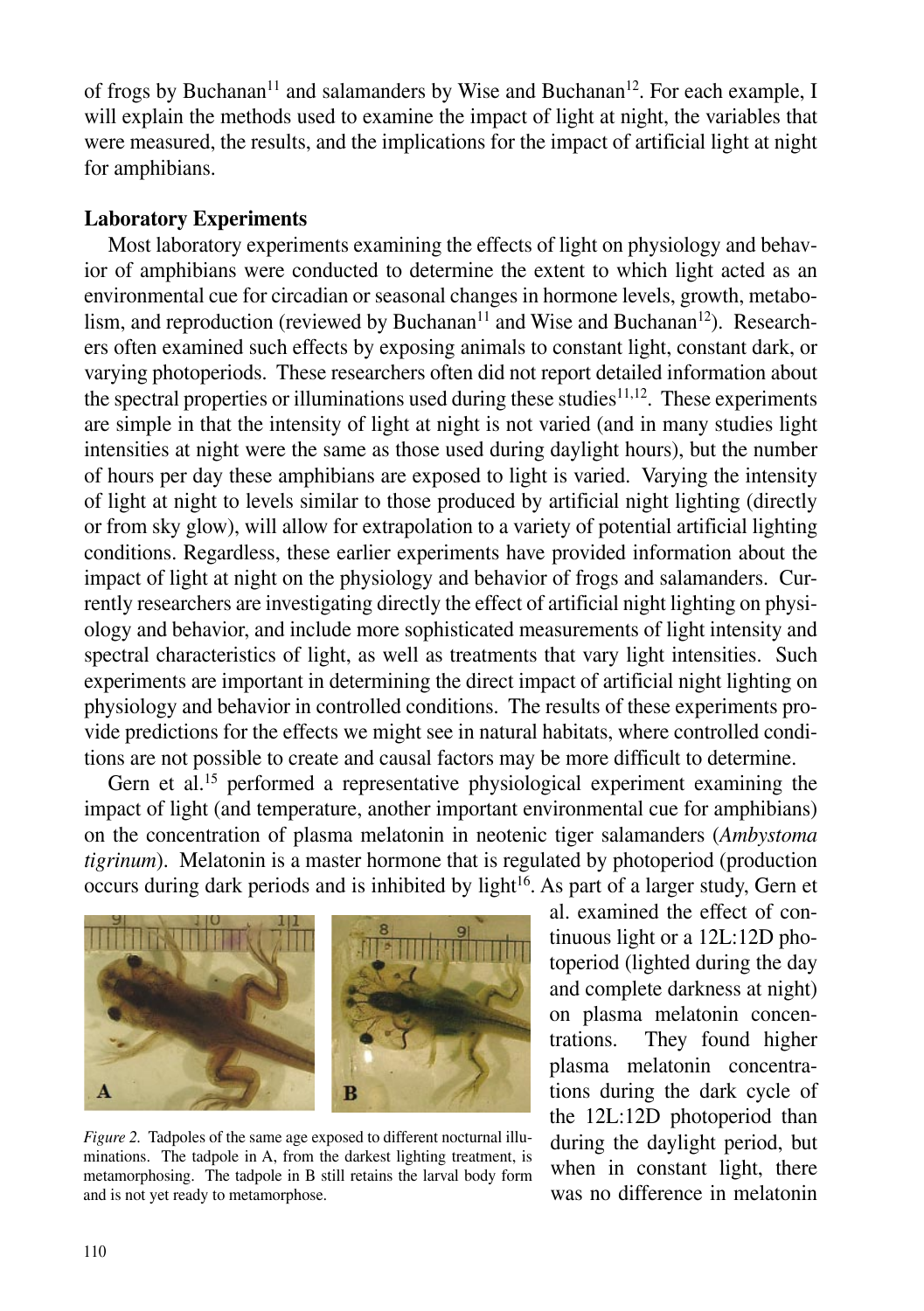levels over the 24-hr period. Melatonin production was lowered in salamanders kept under constant light. In amphibians, melatonin is important in the regulation of thyroid hormones (involved in metamorphosis of frog tadpoles), gonadal development, reproductive behavior, skin coloration, thermoregulation, and ability to adapt visually to dark $ness<sup>14,17</sup>$ .

In a more recent study by H. Savage, K. Bingel, B. Buchanan, and S. Wise (not yet published), a variety of nocturnal illuminations were used to measure the effect of light at night on growth and metamorphosis in tadpoles of the African clawed frog, *Xenopus laevis*. These researchers exposed tadpoles to a 12L:12D photoperiod, with daytime light levels of 100 lx (comparable to bright room lighting) and varying nocturnal illuminations of 0.0001 lx (very dark night), 0.01 lx (comparable to bright moonlight), 1 lx (comparable to dawn or dusk), and 100 lx. The researchers found that the tadpoles differed in amount of growth in the different nocturnal light treatments; at the end of the experiment, a greater proportion of frogs in the darkest lighting treatment metamorphosed than in the other lighting treatments (Fig. 2). Even small amounts of light at night (comparable to bright moonlight, or artificial lights from anthropogenic sources) may delay metamorphosis. If this finding applies to other species of frogs that are limited in the length of the larval stage by drying (such as those in temporary ponds) or temperature (those in vernal pools), such delayed metamorphosis may decrease the chance of escaping a pool before it dries or cools and may increase mortality in tadpoles exposed to artificial light at night.

### **Field Experiments**

Most field experiments have examined only the short-term effects of artificial light at night on behavior of amphibians. In these experiments, artificial illumination under the control of the researcher is introduced into natural habitats. The control treatment, no artificial light, is an important additional treatment that must be present in such designs. However, this control may be difficult to achieve in light-polluted habitats, particularly where sky-glow is a problem. Two such simple, short-term experiments are explained below. More complex designs should incorporate variation in light levels, manipulated by the researcher, to determine the effect of low-intensity and high-intensity illumination on the behavior or population distribution of amphibians. Additionally, long-term experiments, examining the effect of artificial light on amphibian behavior, reproduction, and population distribution over longer periods of time (e.g. a season or a year) need to be done.

Baker and Richardson<sup>18</sup> examined the reproductive behavior (calling) and movement activity of male green frogs, Rana clamitans melanota, in Ontario, Canada that were exposed to artificial light (flashlight or torch) or a control (no artificial light) on moonlit nights (higher natural ambient illumination) or darker nights (new moon or cloudy nights, lower natural ambient illumination). In the artificial light treatment, frogs were illuminated using the flashlight for 5 min before observations began (habituation period, so that the eyes of the frogs could partially adapt to the rapid increase in illumination). Observations were made using an infrared (IR) viewer, because frogs cannot use IR light for vision<sup>19</sup>. In the control treatment, behavioral observations were made using the IR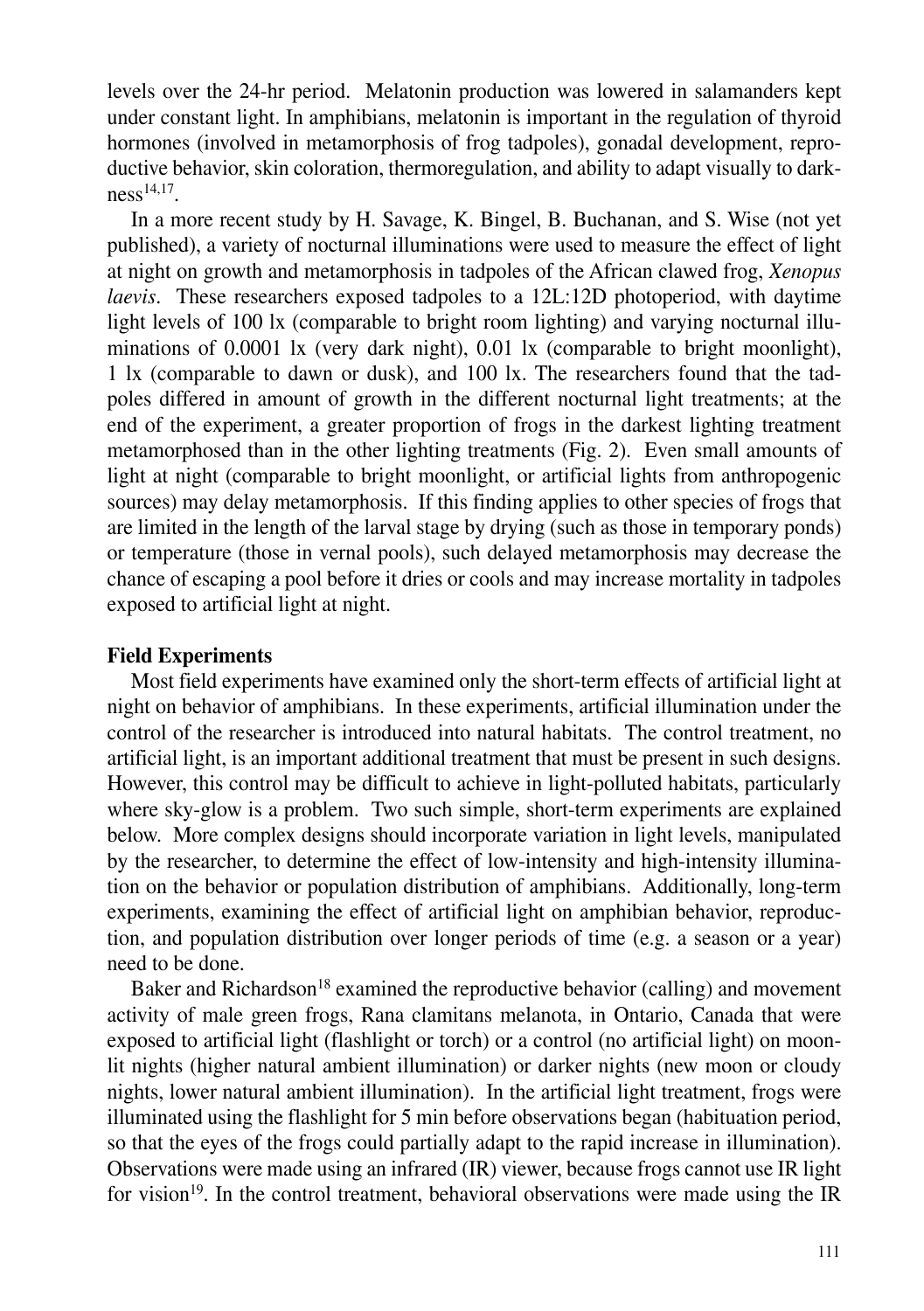viewer under natural ambient illumination after a 5-min habituation period. Baker and Richardson found a reduction in number of calls and an increase in movements by males in the artificially lighted treatment compared to the control treatment, regardless of the natural ambient illumination (moonlight or no moonlight). A reduction in the number of calls by males may affect selection of mates (mate choice) by females<sup>20</sup>. If such an effect is long-term and widespread, the result may be changes in the population dynamics of frogs exposed to artificial night lighting.

Wise and Buchanan (unpublished) conducted a field study examining the short-term effect of artificial night lighting on the foraging activity of the redback salamander, Plethodon cinereus. These salamanders occupy the leaf litter in eastern North American deciduous forests, maintaining territories under cover objects (rocks and logs) that provide protection from predation and desiccation<sup>21,22</sup>. Their above-ground foraging activity is limited by moisture during rainy or humid nights, these salamanders emerge from under the leaf litter and cover objects to forage on the forest floor<sup>21,22</sup>. To determine the effect of artificial night lighting on foraging activity of redback salamanders, transects were established in forested areas at the Mountain Lake Biological Station in Virginia, U.S.A. Half were lighted by strings of white minilamps placed in the transects (Fig. 3), whereas the other control transects were not lighted by minilamps. Light levels were 0.01 lx (comparable to bright moonlight) on the forest floor in the lighted areas and 0.0001 lx in the control areas. The researchers systematically walked each transect in random order beginning 1 hr after dark (2200-2310 h) and counted the number of salamanders found on the forest surface. There were significantly more salamanders active on the forest floor in the dark transects than in the lighted transects. This field experiment demonstrated a short-term reduction in activity of salamanders that were exposed to artificial night lighting. These salamanders, like many other species, are limited to foraging on the forest floor during moist periods at night. The introduction of light at night reduced this activity. If chronic exposure to artificial night lighting has similar long-term effects on salamanders, artificial night lighting has the potential to limit foraging opportunities, which may ultimately reduce growth and reproductive output, survival during winter hibernation (during which salamanders presumably do not feed and must rely on stored fat for energy<sup>23</sup>), and population size and distribution.

## **Natural Studies**

There are very few natural (observational) studies that examine the effect of artificial night lighting on amphibians. Natural studies provide information about the impacts of existing artificial light on wild amphibian populations. However, in natural studies experimental and environmental factors are not controlled and other factors, besides artificial light, may be responsible for detected differences in lighted and unlighted areas. For example, artificial lighting often occurs in areas where there is habitat destruction or fragmentation. Thus, it is very important to have a control treatment (dark areas) that is similar in as many ways as possible to the habitat in lighted areas. Additionally, light levels should be measured when possible, although natural studies are valuable even without such information. Natural studies can be used to study short-term and long-term effects of artificial night lighting on populations, and may provide especially valuable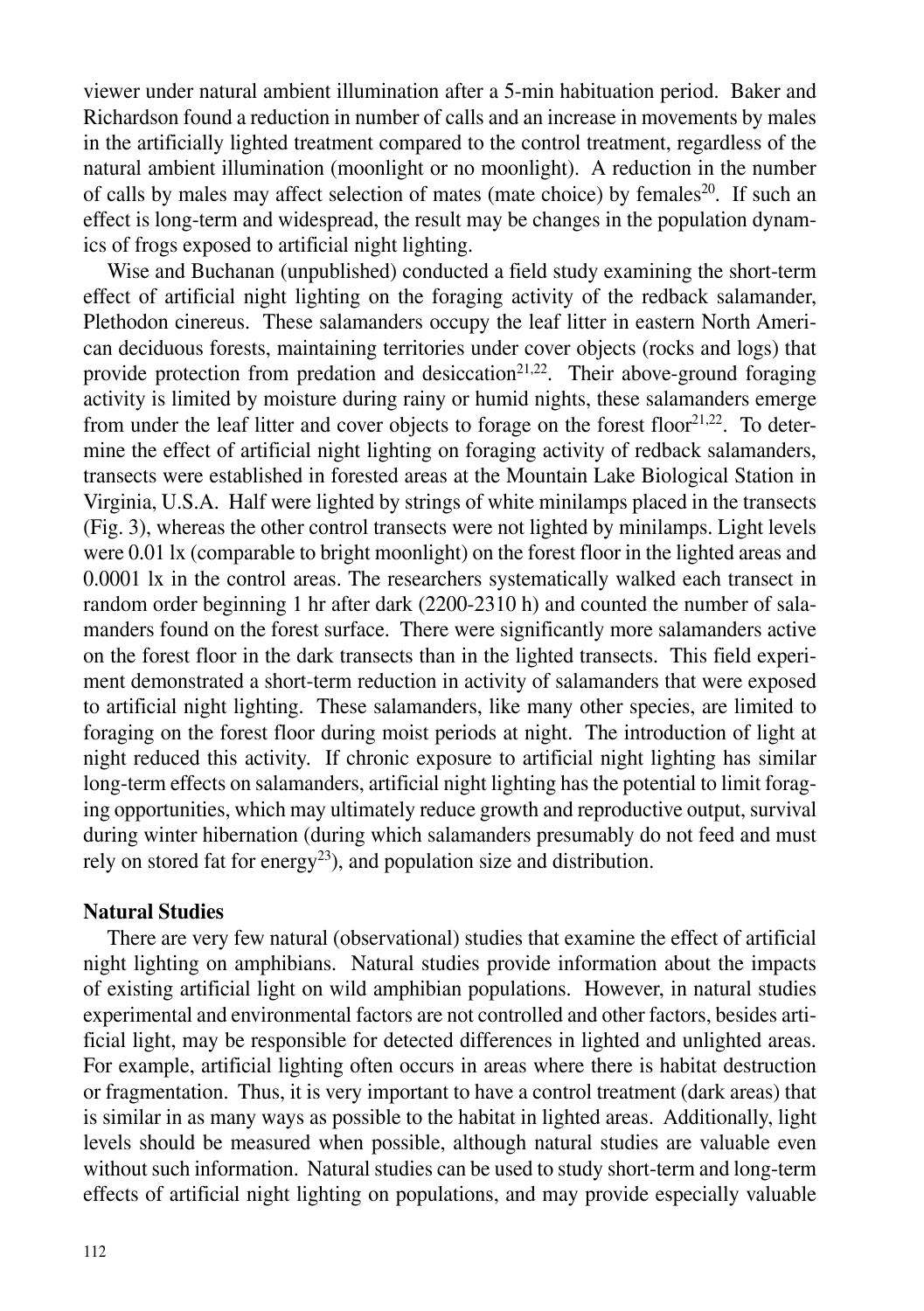

*Figure 3.* Transects used for field experiment by Wise and Buchanan (unpublished). These transects, placed in forested areas (A), were either lighted with strings of minilights (B) or were left dark (as controls).

evidence for the impact of chronic artificial night lighting on amphibian populations over seasons or years.

Baker<sup>24</sup> examined the impact of artificial night lighting on distributions of common (European) toads, *Bufo bufo*, at Walton Lake, Milton Keynes, U.K. Tadpoles of this species often metamorphose into juvenile frogs simultaneously; thus, there is often a mass emigration of newly metamorphosed toads away from their aquatic environments. During one of these mass emigrations, Baker counted the number of young toads aggregating in lighted areas under street lamps and in darker control areas between these lamps (Fig. 4). He found more toads under lighted areas than in unlit areas. Baker hypothesized that toads aggregated under street lamps because of the increased insect abundance (prey for toads) found there. Although such aggregations may be beneficial in providing toads with an abundant, conspicuous food source, Baker hypothesized that such aggregations may also make toads more susceptible to mortality as a result of bicycle or automobile traffic. Mazerolle et al.25 demonstrated that amphibians are vulnerable to mortality by automobile traffic, and lights, such as headlamps may increase the risk of mortality in some species of amphibians.

## **Conclusion**

The ecological impact of light pollution on wildlife is a relatively new field of study, especially for taxa other than insects, sea turtles, and birds. The effect of light pollution on amphibians is only beginning to be intensely examined. In studying the effect of artificial night lighting on amphibians as well as other taxa, it is important to use a multi-level approach that includes the use of laboratory experiments, field experiments, and natural (observational) studies. For amphibians, most information about the potential effects of artificial night lighting comes from laboratory studies that have examined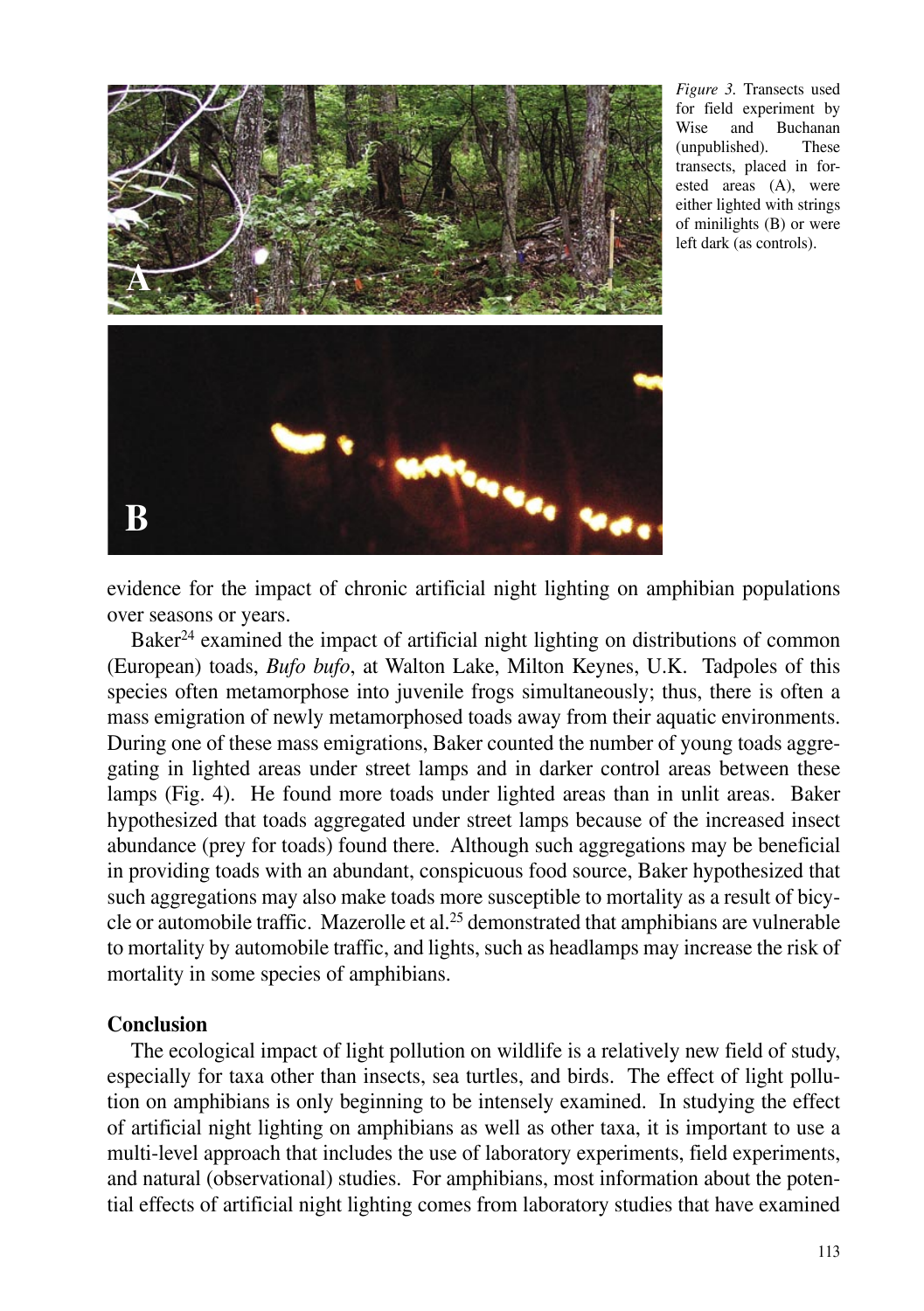

*Figure 4.* Baker counted the number of newly metamorphosed toads aggregating in lighted areas under street lamps (A) or in unlighted (control) areas in between the lighted areas (B).

the effects of variation of photoperiod or continuous lighting on hormone levels, growth, metabolism, activity, and foraging. These studies demonstrate that light at night affects basic physiological and behavioral biology of a wide variety of amphibians. More recent studies by Savage, Bingel, Wise, and Buchanan (unpublished) have examined the intensity-specific effects of different nocturnal light levels (from relatively dark to relatively bright) on growth and development of frogs. However, such complex, controlled studies need to be done on a variety of species before making generalizations about the potential impacts of artificial night lighting on all amphibians.

Very few field experiments and natural studies of light pollution have been performed using amphibians. Field experiments are conducted in more natural settings under controlled conditions, i.e. the researcher should have the ability to manipulate light levels and include appropriate dark control conditions. To date, field experiments include only those that have examined the short-term effect of artificial night lighting on amphibian behavior such as reproduction, activity, and foraging (e.g. studies by Baker and Richardson18 and Wise and Buchanan, unpublished). Long-term field experiments are needed to examine the chronic impact of artificial night lighting on aspects of amphibian populations such as foraging behavior, reproductive behavior, reproductive output, population distribution, and population size. Even fewer natural (observational) studies have been performed. Natural studies are important in providing evidence of the effect of light pollution on populations under existing conditions. These studies are often difficult to conduct, because lighted habitats must be matched with unlighted habitats (control) to make appropriate comparisons.

Currently, there is no comprehensive research incorporating laboratory experiments, field experiments, and natural studies for any single species of amphibians. This lack of intensive study at multiple levels may be because the potential importance of artificial night lighting as an environmental pollutant has only recently become a concern in the amphibian ecological and conservation literature. In order to understand the widespread impact of artificial lighting on amphibians and other taxa, more comprehensive research needs to be conducted. Regardless, the limited information we have indicates that artificial light at night negatively impacts a wide variety of amphibian species.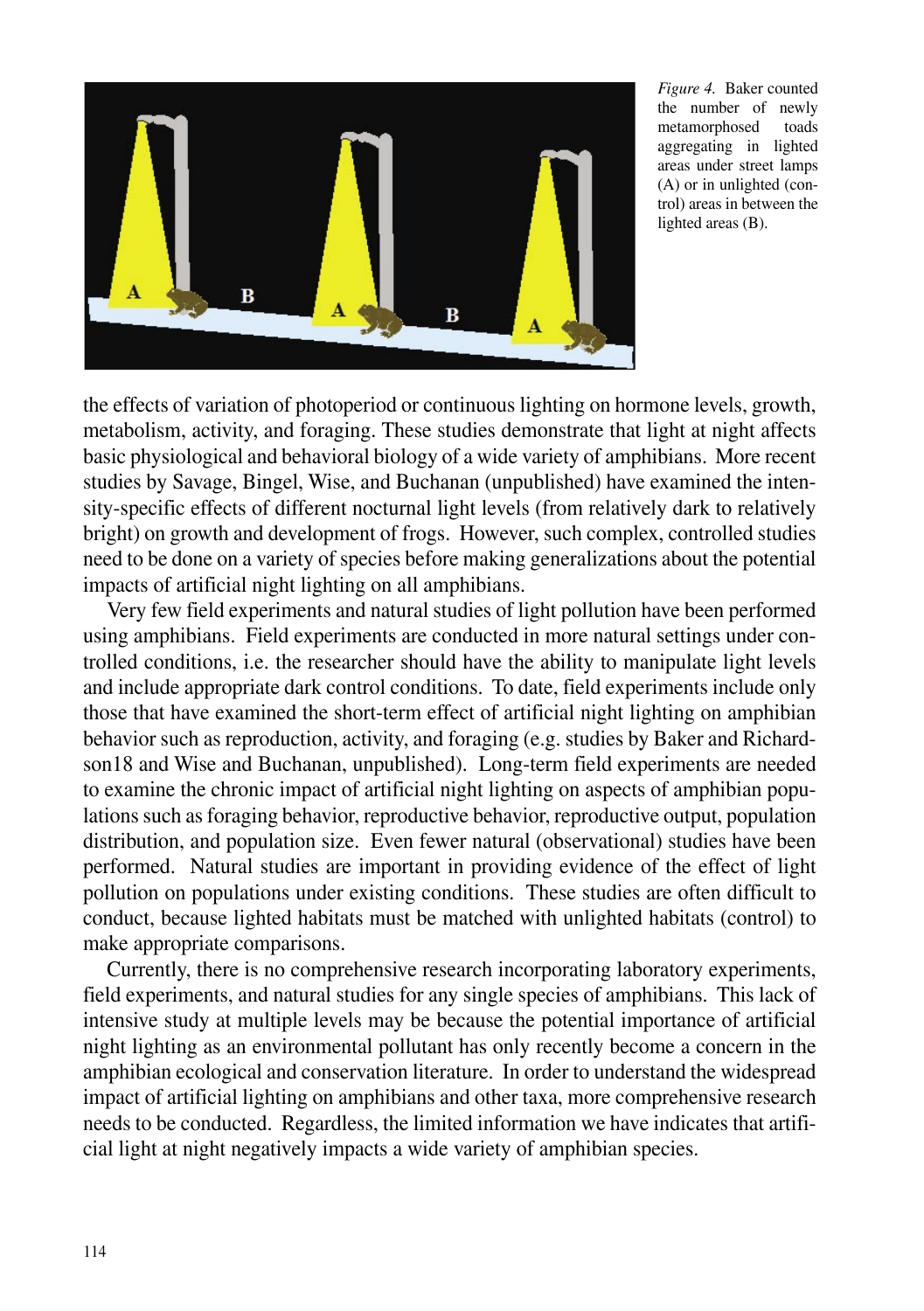#### **Acknowledgements**

I thank the organizers of the Starlight symposium for providing an opportunity to participate in the conference and in the proceedings book. I also thank B. Buchanan for advice and editorial comments on the conference presentation and this paper. I thank Utica College for funding to attend the conference.

#### **References**

- 1. RICH, C., LONGCORE, T., 2006. Ecological Consequences of Artificial Night Lighting. Island Press, Washington, DC, 458 pp.
- 2. GAUTHREAUX, S.A. JR., BELSER, C.G., 2006. Effects of artificial night lighting on migrating birds. In C. Rich & T. Longcore (eds), Ecological Consequences of Artificial Night Lighting. Island Press: 67-93.
- 3. SALMON, M., 2006. Protecting sea turtles from artificial night lighting at Florida's oceanic beaches. In C. Rich & T. Longcore (eds), Ecological Consequences of Artificial Night Lighting. Island Press: 141-168.
- 4. EISENBEIS, G., 2006. Artificial night lighting and insects: Attraction of insects to streetlamps in a rural setting in Germany. In C. Rich & T. Longcore (eds), Ecological Consequences of Artificial Night Lighting. Island Press: 281-304.
- 5. WYMAN, R.L., 1998. Experimental assessment of salamanders as predators or detrital food webs: effects on invertebrates, decomposition and the carbon cycle. Biodiversity and Conservation 7:641- 650.
- 6. BURTON, T.M., LIKENS, G.E., 1975. Salamander populations and biomass in the Hubbard Brook Experimental Forest, New Hampshire. Copeia 1975:541-546.
- 7. ALFORDS, R.A., RICHARDS, S.J., 1999. Global amphibian declines: A problem in applied ecology. Annual Review of Ecology and Systematics 30:133-165.
- 8. DEMAYNADIER, P.G., HUNTER, M.L. JR., 1998. Effects of silvicultural edges on the distribution and abundance of amphibians in Maine. Conservation Biology 12:340-352.
- 9. WELSH, H.H. JR., S. DROEGE, 2001. A case for using plethodontid salamanders for monitoring biodiversity and ecosystem integrity of North American forests. Conservation Biology 15:558- 569.
- 10. STUART, S.N., CHANSON, J.S., COX, N.A., YOUNG, B.E., RODRIQUES, A.S.L., FISCHMAN, D.L., WALLER, R.W., 2004. Science 306:1783-1786.
- 11. BUCHANAN, B.W., 2006. Observed and potential effects of artificial night lighting on anuran amphibians. In C. Rich & T. Longcore (eds), Ecological Consequences of Artificial Night Lighting. Island Press: 192-220.
- 12. WISE, S.E., BUCHANAN, B.W., 2006. Influence of artificial illumination on the nocturnal behavior and physiology of salamanders. In C. Rich & T. Longcore (eds), Ecological Consequences of Artificial Night Lighting. Island Press: 221-251.
- 13. DIAMOND, J., 1986. Overview: Laboratory experiments, field experiments, and natural experiments. In J. Diamond % T.J. Case (eds), Community Ecology. Harper and Row Publishers: 3-22.
- 14. VANECEK, J., 1998. Cellular mechanisms of melatonin action. Physiological Reviews 78:687- 721.
- 15. GERN, W.A., NORRIS, D.O., DUVALL, D., 1983. The effect of light and temperature on plasma melatonin in the neotenic tiger salamanders (Ambystoma tigrinum).
- 16. RAWDING, R.S., HUTCHISON, V.H., 1992. Influence of temperature and photoperiod on plasma melatonin in the mudpuppy, Necturus maculosus. General and Comparative Endocrinology 88:364- 374.
- 17. ERSKINE, D.J., HUTCHISON, V.H., 1982. Reduced thermal tolerance in an amphibian treated with melatonin. Journal of Thermal Biology 7:121-123.